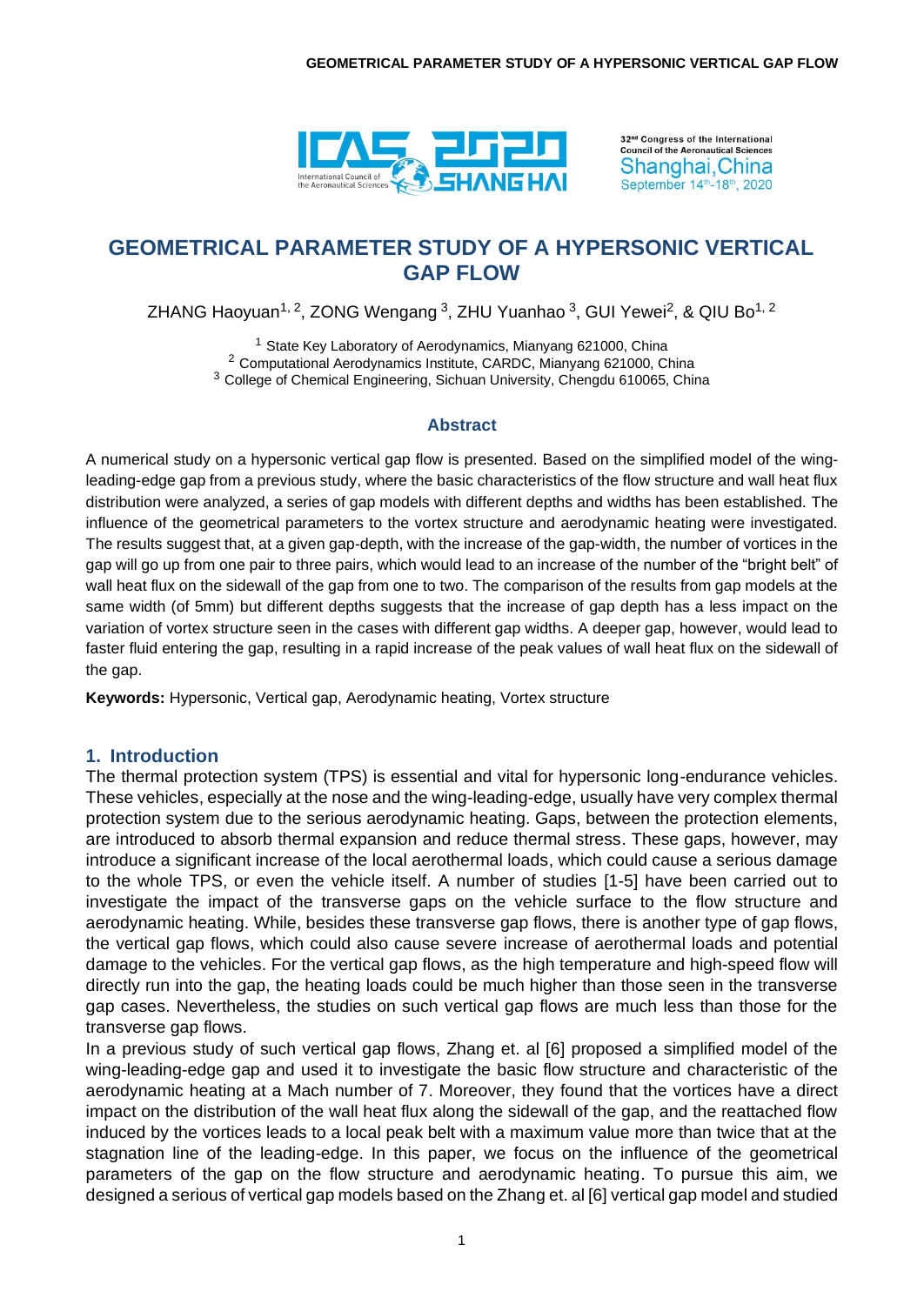the gap flows at a Mach number of 7.

### **2. Vertical Gap Models**

The vertical gap model in the previous study of Zhang et al [6] is shown in Figure 1, where the radius of the leading-edge (half circle) is 80mm and the width and depth of the gap are 5mm and 10 mm, respectively. It is not different to find that for such a model, not only the geometrical parameters of the gap but also the geometrical parameter of the leading-edge model itself, such as the radius of the "half circle", can all have a certain impact on the flow structure around the gap. This leading-edge-gap model is a simplified model of the gap region of the wind-leading-edge of a hypersonic vehicle and, in reality, the geometrical parameters of the leading-edge are often compliance to the overall design of the vehicle itself. Therefore, for a given leading-edge model, the variation of the gap structure is mainly determined by the gap itself. Based on this, two sets of variations of the vertical gap models were proposed. They are the gap models at a given width with different depth and the ones at a given depth with different width. Figure 2 presents the schematic of models at a given width of 10 mm, and the geometrical parameters of all of the three sets of gap models are listed in Table 1.



Figure 1 - The original simplified model of the wing leading-edge gap (from Zhang et. al [6])



Figure 2 - Geometrical parameters of the 10mm depth gap models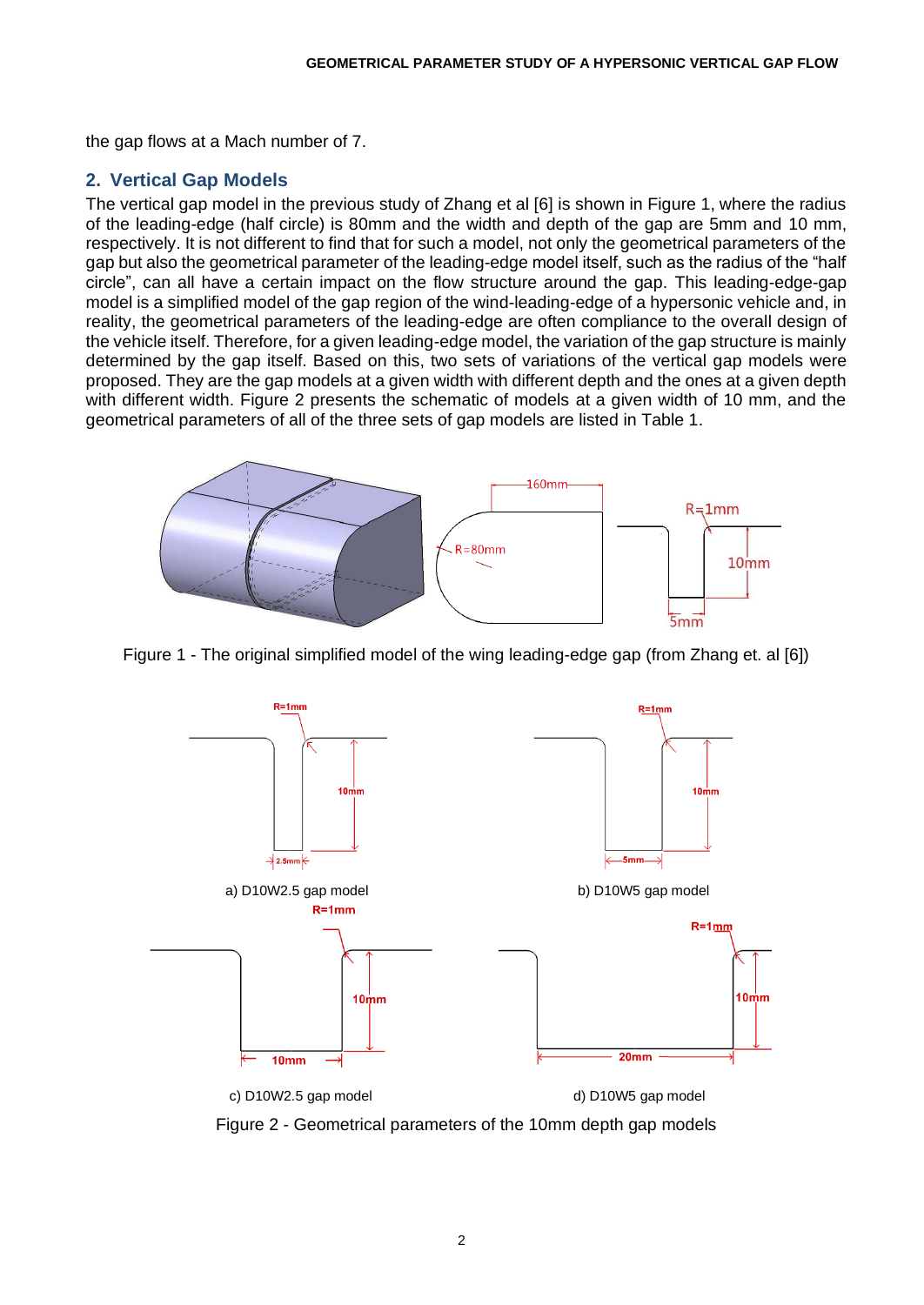| Group | Gap Model                        | Depth/mm | Width/mm |
|-------|----------------------------------|----------|----------|
| Set 1 | D <sub>10</sub> W <sub>2.5</sub> | 10       | 2.5      |
| Set 1 | D <sub>10</sub> W <sub>5</sub>   | 10       | 5        |
| Set 1 | D <sub>10</sub> W <sub>10</sub>  | 10       | 10       |
| Set 1 | D <sub>10</sub> W <sub>20</sub>  | 10       | 20       |
| Set 2 | <b>D5W5</b>                      | 5        | 5        |
| Set 2 | D <sub>10</sub> W <sub>5</sub>   | 10       | 5        |
| Set 2 | D <sub>20</sub> W <sub>5</sub>   | 20       | 5        |

Table 1 Geometrical parameters of the gap models employed.

### **3. Numerical Method**

The Navier-Stokes equations for compressible flows are solved with the Finite Volume Method (FVM) via an in-house CFD platform, which is a three-dimensional, multi-structured-block, fully implicit code. This solver employs flux-vector-splitting (FVS) schemes, such as the van Leer and AUSMPW+ schemes, to discretize the inviscid fluxes. The Monotonic Upwind Scheme for Conservation Laws (MUSCL) approach with the van Albada limiter, developed by Anderson et. al [7], is used for the interface interpolations of the primitive variables to provide high-order accuracy in space. The centraldifferencing scheme is employed for the viscous fluxes. The lower-upper symmetric Gauss-Seidel (LU-SGS) [8] implicit scheme is used for the time advancing, and the local time marching method is employed to accelerate convergence to steady state. In the present study, the van Leer FVS scheme with the total enthalpy preserving modification proposed by Hänel et al. [9] is selected to define the inviscid fluxes with the consideration of the balance of accuracy and stability.

### **4. Case Set-up**

The freestream conditions are *Ma*=7,  $Re/m=1.2 \times 10^6$  and  $T_{\infty}$ =236.5K. The working medium, air, is treated as a perfect gas, and the flow is assumed to be fully laminar. The freestream values are set to the inlet boundary and the extrapolation condition is applied for all variables at the outlet boundary. At the wall, the no-slip condition is applied for velocity, with wall temperature,  $T_{wall}$ , fixed to 300K and zero gradient for pressure. The numerical simulations have been performed using multi-blockedstructured grids. Figure 3 presents the computational grids in the gap region of the models with gapdepth of 10mm. The grid in the gap region for the D10W5 gap model is  $116 \times 112$  cells (D\*W), maintaining the cell Reynolds number, the Reynolds number based on the height of the first cell off the wall, equals 8 and at least 20 cells inside the boundary layer. This grid is also selected to be the base of the grids for the D10W10 and D10W20 gap models, where the near wall region remains the same as the D10W5 grid. The grid for the D10W2.5 gap model shares the same mesh topology, as well as the grid distribution in the depth direction and the size of the first cell off the wall, as the D10W5 model with the only exception of the cell number in the width direction, which is 88. The whole "T"-shape area of the computational mesh above the model surface is high enough to cover the boundary layer developing from the stagnation line of the gap model. The grid of the outer flow field is shown in Figure 4, where the distribution of the grid points near the bowl shock wave has been optimized with the shock wave shape obtained from a previous calculation. Since the flow field is symmetric (the angle of attack of the freestream is  $0^{\circ}$ ), only the upper half of the flow domain is used for the numerical simulations, and the total cell numbers of these for grid is listed in Table 2. The grid used for the rest of the gap models with different widths and depths are generated in a similar way as the models with gap-depth of 10mm.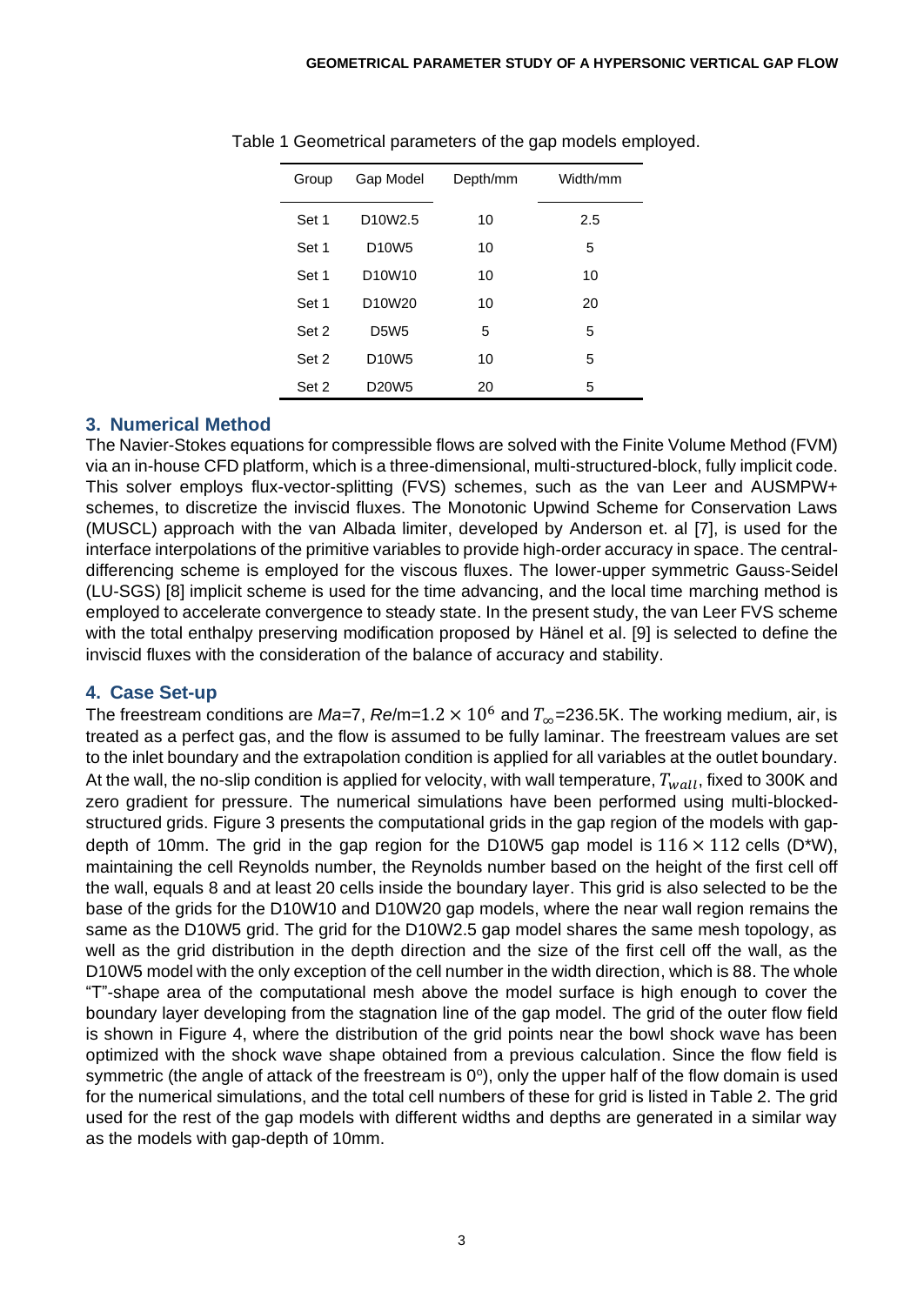

c) D10W10 gap model d) D10W20 gap model





a) Out flow field mesh b) shock matching and refinement

Figure 4 – Computational grids for the 10mm deep gap models in outer flow field Table 2 Cell numbers of the computational grid used for the 10mm deep gap models

| Gap Model   | D <sub>10</sub> W <sub>2.5</sub> | D <sub>10</sub> W <sub>5</sub> | D <sub>10</sub> W <sub>10</sub> | D <sub>10</sub> W <sub>20</sub> |
|-------------|----------------------------------|--------------------------------|---------------------------------|---------------------------------|
| Cell Number | 4,508,928                        | 5,381,408                      | 6,165,728                       | 7,732,368                       |

### **5. Results and Discussion**

#### 5.1 Validation Case

The case tested here is a simple example to show the performance of this in-house CFD solver on the prediction of aerodynamic heating in hypersonic laminar flows. The experimental case of hypersonic flow over a 2D cylinder from Wieting [10] is selected here, since this configure is similar to the leading-edge model in this study without the gap. The inflow conditions are  $Ma = 8.03$ ,  $T_{\infty} =$ 124.94*K*,  $T_{wall}$  = 294.44*K* and  $Re/m$  = 1.835  $\times$  10<sup>5</sup>. The reference length is the radius of the cylinder, which is set to be 1 meter in the present simulation. The computational grid used is  $72 \times 120$  cells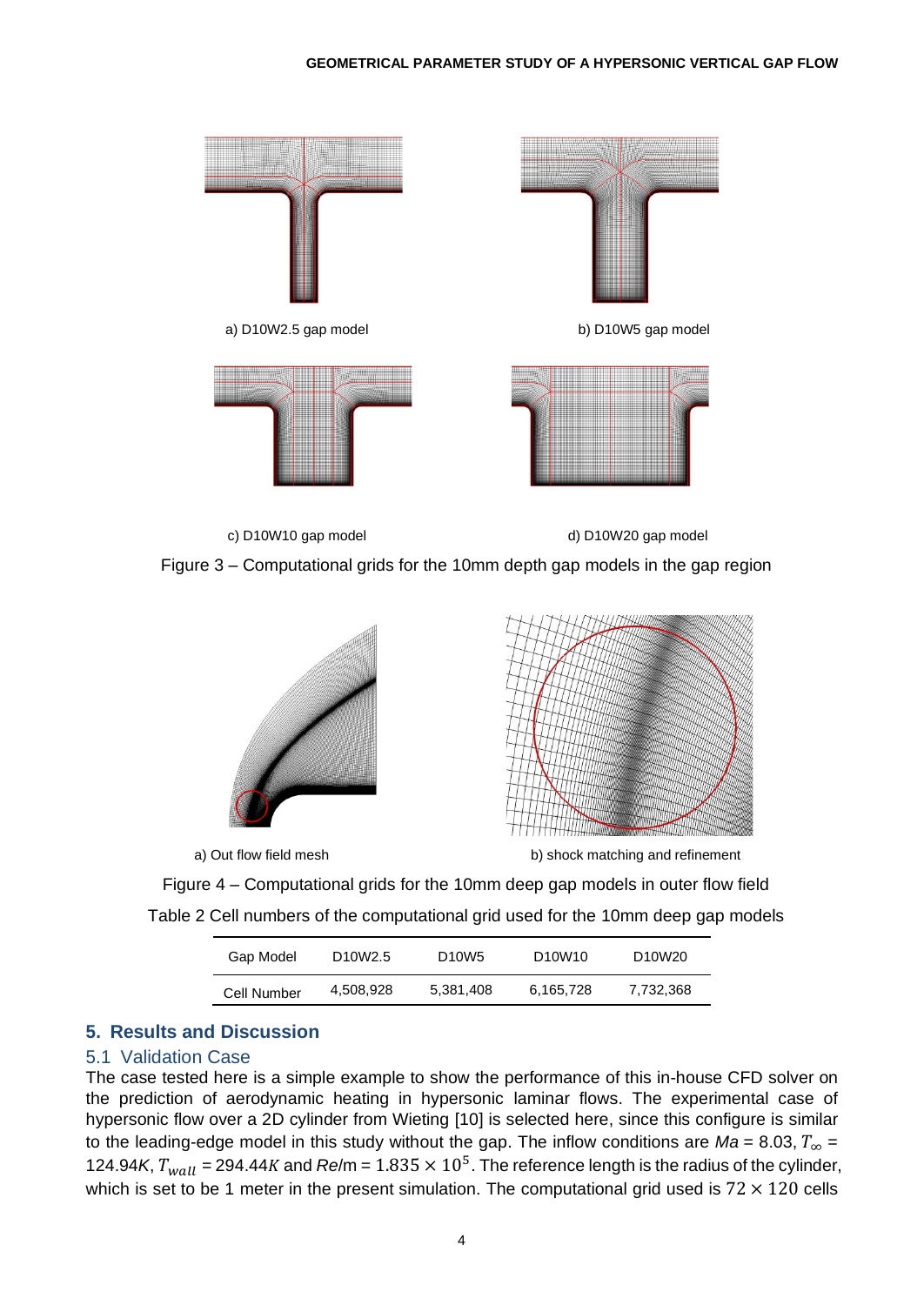(shown in Figure 5 (a)) and the cell Reynolds number at the stagnation point is 8. The basic structure of the flow field is shown in Figure 5(b) and Figure 5(c). The pressure and Mach number distribution show that the numerical flow field is smooth, without oscillations, and the shock wave is captured accurately. Figure 6 compares the non-dimensional wall pressure and heat flux along the cylinder surface with the experimental data. The value at the stagnation point is used to normalize the pressure and heat flux. The predicted wall pressure and heat flux are in good agreement with the measured data. The predicted wall heat flux at the stagnation point is 19.15 $k$ W/m<sup>2</sup>, which is also close to the theoretical result from the Fay-Riddell formula, 17.46kW/m<sup>2</sup>. The comparisons of the wall pressure and heat flux shows that this solver can give a reasonable prediction of both the wall pressure and heat flux and, therefore, be used with confidence to carry out further simulations of such hypersonic laminar flows.



Figure 5 – Computational grids and Contours of pressure and Mach number for the 2D hypersonic cylinder case





### 5.2 Impact of the gap width on flow structure and wall heat flux

The outline of the gap model is presented in Figure 7 and the P1 section is along the stagnation line of the leading-edge and parallel to the inflow direction. Since the wall, inside and outside the gap, around P1 section faces the most severe aerodynamic heating on the whole gap model surface, this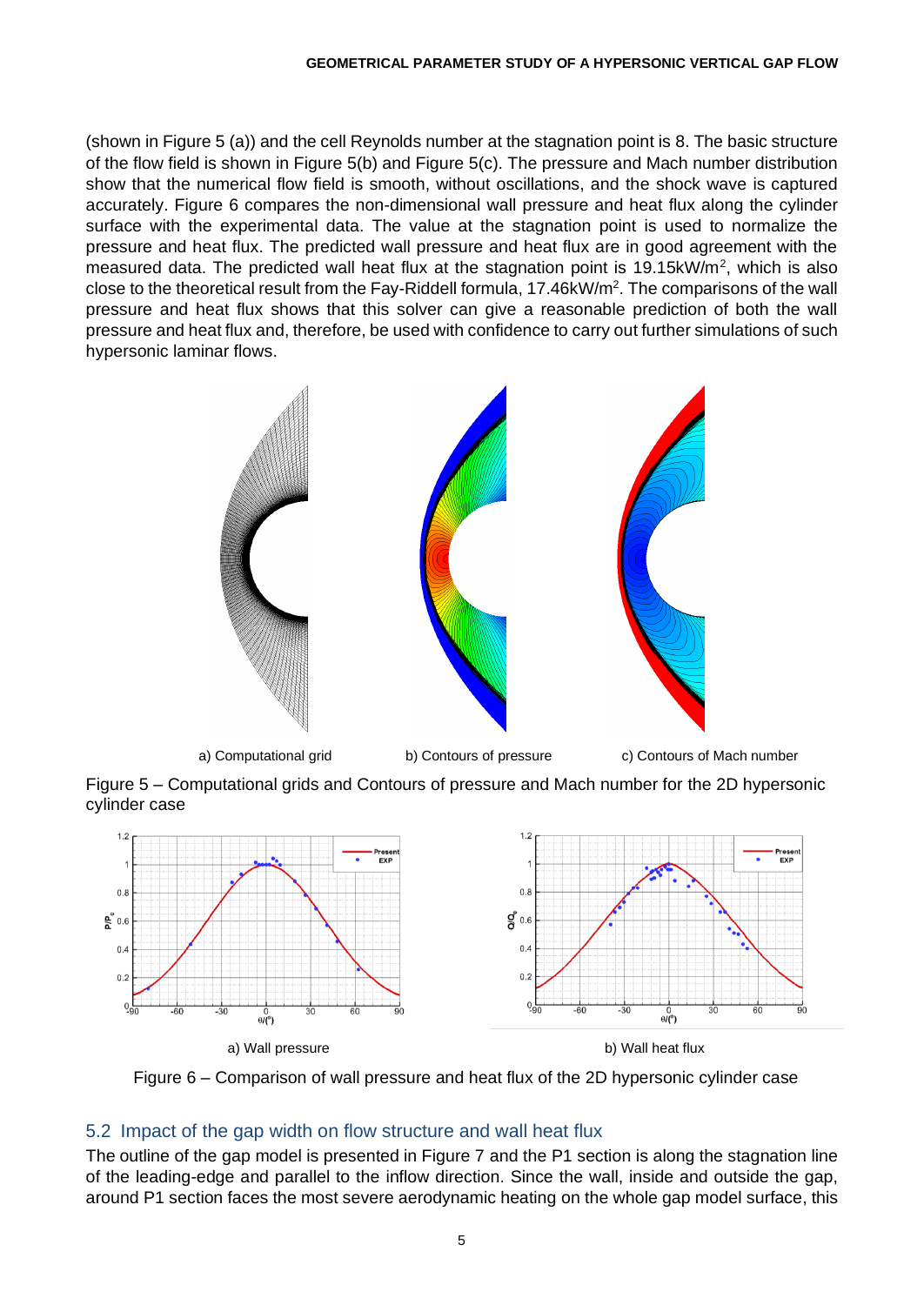section is chosen to carry out the analysis of the predicted flow field and wall heat flux distribution in this work. The 2D streamlines, superimposed on contours of stream-wise velocity, in the P1 section, of the four gap models, the D10W2.5 model, the D10W5 model, the D10W10 model and the D10W20 model, are compared in Figure 8. Only one pair of vortices appears near the bottom of the gap for the narrowest gap model, the D10W2.5 model. The number of vortices increases to two pairs for the D10W5 model, where one major pair of vortices is located in the middle of the gap with another pair of smaller vortices lying near the upper half of the gap. For the two wider gap models, the D10W10 model and the D10W20 model, three major pairs of vortices exit near the upper half of the sidewall of the gap. Both the speeds of the flow entering the gap and the reverse flow induced by the bottom surface of the gap increase as the width of the gap enlarged, which indicates that the aerodynamic heating caused by the these vortices may become more serious as well.









Figure 8 – Comparisons of the 2D streamlines and velocity in the P1 section for gap models at the same depth of 10mm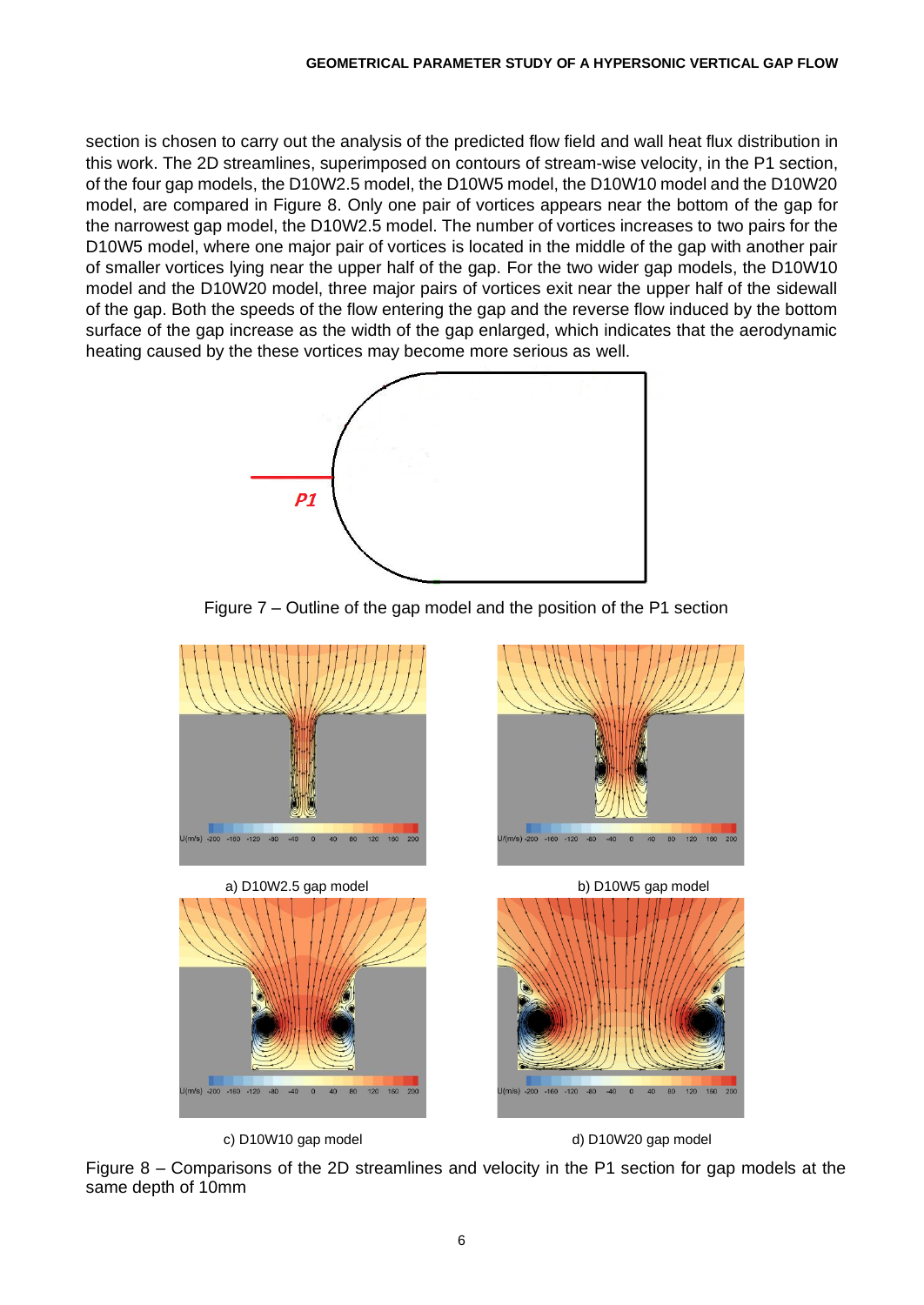The contours of the predicted wall heat flux, as well as the 2D streamlines in the P1 section, in the neighborhood of the leading-edge in the gap, for the four gap models, are presented in Figure 9 (only half of the flow field is presented here due to its symmetry). Seen from these figures, there is only one "bright belt" of the local peaks of wall heat flux on the sidewall of the gap for the D10W2.5 and D10W5 models, where the main difference is that the location of the "bright belt" for the D10W2.5 is rather close to the bottom of the gap while the one for the D10W5 model is near the middle of the sidewall of the gap. The three pairs of vortices induced by the D10W10 and D10W20 gaps result in two local peak-belts of wall heat flux along the sidewall of the gap. The peaks of theses local peakbelts of wall heat flux for the four gap models, as well as the peak values at the leading-edge without gap effect, are listed in Table 3. The predicted peaks of the local peak-belts on the sidewall of the gap models are more than twice of that at the leading-edge, except for the narrowest model, the D10W2.5 model, where the predicted peak value is approximately 50% higher.



Figure 9 – Comparisons of the wall heat flux around the leading-edge for gap models at the same depth of 10mm

Table 3 Peaks of wall heat flux on the leading-edge of the gap models at the same depth of 10mm, inside and outside the gap

| Gap Model/Leading-edge<br>outside the gap   | D <sub>10</sub> W <sub>2.5</sub> | D <sub>10</sub> W <sub>5</sub> | D <sub>10</sub> W <sub>10</sub> | D <sub>10</sub> W <sub>20</sub> | Leading-edge<br>outside the gap |
|---------------------------------------------|----------------------------------|--------------------------------|---------------------------------|---------------------------------|---------------------------------|
| Peak of wall heat flux (kW/m <sup>2</sup> ) | 619.95                           | 866.44                         | 1090.48                         | 1025.63                         | 398.53                          |

## 5.3 Impact of the gap depth on flow structure and wall heat flux

Figure 10 compares the 2D streamlines, together with the contours of stream-wise velocity, in the P1 section, with the use of the three gap model with the same gap width, the D5W5 model, the D10W5 model and the D20W5 model. For the two deeper model, the D10W5 model and the D20W5 model,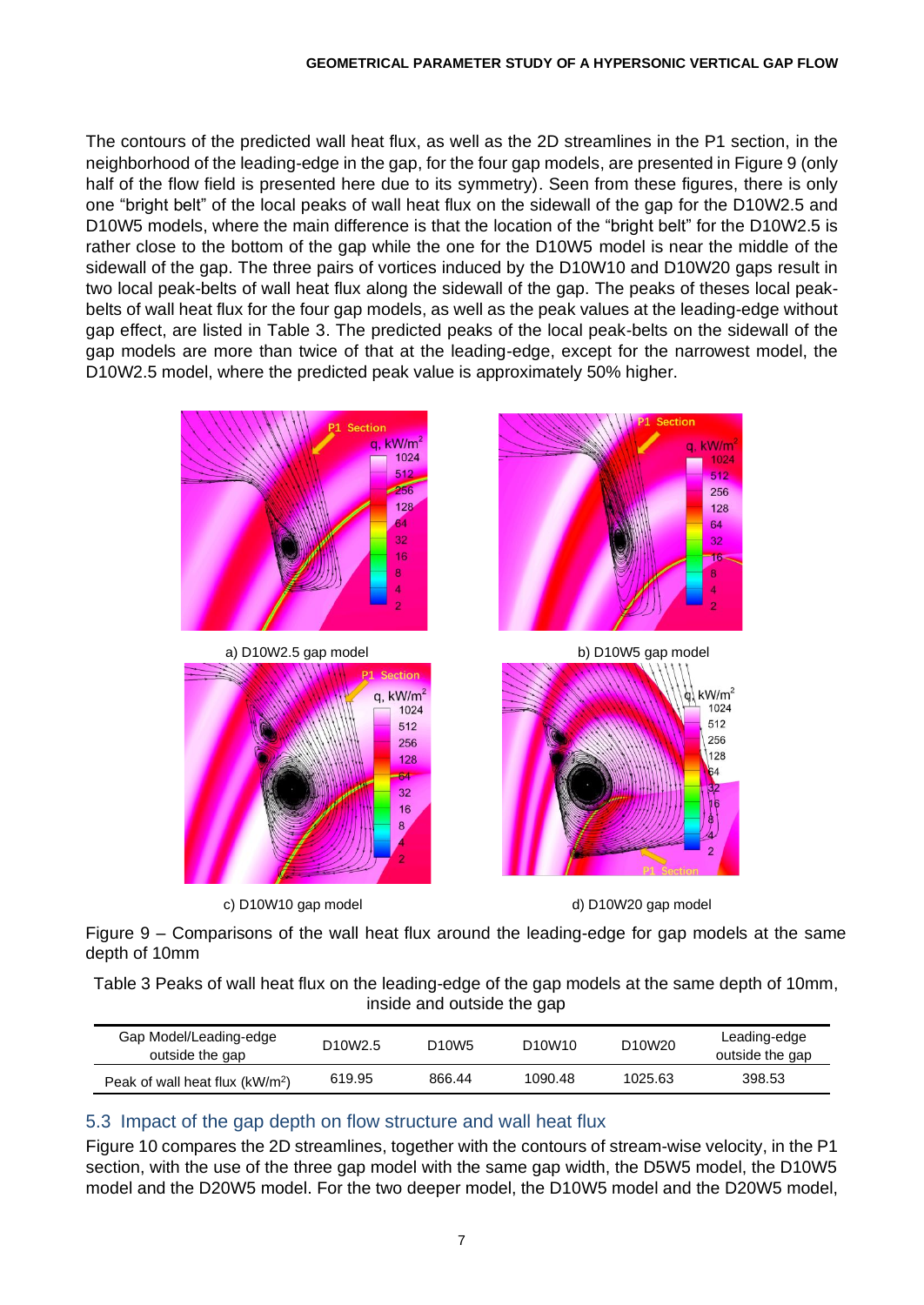two pairs of vortices can be seen in the gap, while for the shallowest model, the D5W5 model, only one pair of vortices exits. The locations of the vortices in the two deeper model, however, are different, where the major pair of vortices in the D10W5 model lies in the middle section of the gap, but the ones in the D20W5 model are quite close to the bottom of the gap. It can also be found from the contours of stream-wise velocity that the speed of the fluid running into the gap increases with the gap depth, which might consequently cause greater aerodynamic heating.



a) D5W5 gap model b) D10W5 gap model c) D20W5 gap model

Figure 10 – Comparisons of the 2D streamlines and velocity in the P1 section for gap models at the same width of 5mm

The predicted wall heat flux and the 2D streamlines in the P1 section (only half of the flow field is presented here due to its symmetry) for the three gap models at the same gap width of 5mm are compared in Figure 11. It can be found that, on the sidewall of each gap model, there is one major "bright belt" of local peaks of wall heat flux, introduced by the reattachment of the major vortex near the sidewall. Note that for the deepest gap, the D20W5 model, another local peak belt of wall heat flux appears on the sidewall due to the reattachment of the smaller vortex above the sidewall and its peak values are much lower than those of the "bright belt". The peaks of wall heat flux along the leading-edge, inside and outside the gap, are listed in Table 4. As expected, as the gap goes deeper, the peak value of the wall heat flux on the sidewall of the gap increases rapidly. The peak of the deepest gap model, the D20W5 model, is over 2.8 times of that at the leading-edge outside the gap, and almost 70% higher than that of the D5W5 model.



a) D5W5 gap model b) D10W5 gap model c) D20W5 gap model

Figure 11 – Comparisons of the wall heat flux around the leading-edge for gap models at the same width of 5mm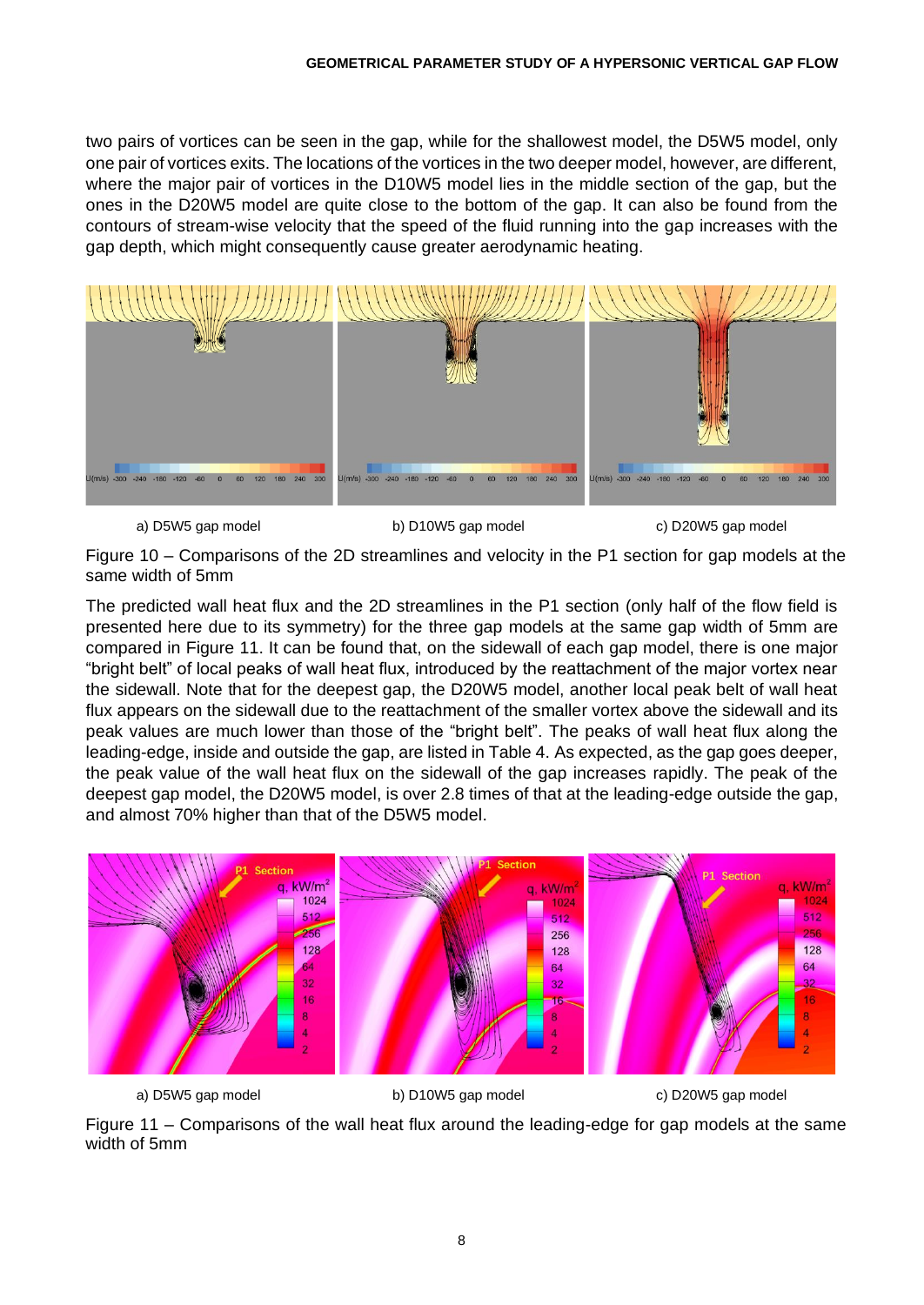Table 4 Peaks of wall heat flux on the leading-edge of the gap models at the same width of 5mm, inside and outside the gap

| Gap Model/Leading-edge<br>without gap       | D5W5   | D <sub>10</sub> W <sub>5</sub> | D <sub>20</sub> W <sub>5</sub> | Leading-edge<br>without gap |
|---------------------------------------------|--------|--------------------------------|--------------------------------|-----------------------------|
| Peak of wall heat flux (kW/m <sup>2</sup> ) | 667.02 | 866.44                         | 1126.09                        | 398.53                      |

### **6. Conclusions**

The influence of the geometrical parameters on the flow structure and aerodynamic heating of a hypersonic vertical gap flow has been investigated numerically. The numerical results showed that as the gap-width increases at a given gap-depth (of 10mm), the vortex structure becomes more complex, there the most significant change is the number of vortices. In particular, only one major vortex appears near the bottom of the 2.5mm-width gap model, while one major vortex accompanied with a second "flat" vortex presents around the middle of the 5.0mm-width gap model. In both of these two cases, there is only one "bright-belt" of local peaks of the wall heat flux on the sidewall of the gap, with the main difference lies in the location and the magnitude of the peak values. The 10mm-width and 20mm-width gaps would both induce three vortices above the sidewall of the gap and result in two local peak-belts of wall heat flux. The impact of the gap depth at a given gap-width (of 5mm) on the vortex structure and wall heat flux has also been investigated. The number of vortices would increase from one pair for the 5mm deep gap to two pairs for the 10mm and 20mm gap. Unlike the change of the "bright -belt" caused by the gap-width, there would be one major local peak belt on the sidewall of the gap for the three gap models tested. From the comparisons of the numerical results of the two sets of gap models, it can be concluded that the actual structure of the vortices induced by the gap, at a certain inflow condition, mainly depends on the width of the gap.

## **7. Contact Author Email Address**

Mailto: wgzong@scu.edu.cn

## **8. Copyright Statement**

The authors confirm that they hold copyright on all of the original material included in this paper. The authors confirm that they give permission for the publication and distribution of this paper as part of the ICAS proceedings or as individual off-prints from the proceedings.

## **Acknowledgements**

The authors gratefully acknowledge the financial support of the National Key Research and Development Plan of China through project No. 2019YFA0405202 and the National Natural Science Foundation of China (Grant Numbers: 11802324 and 12002361).